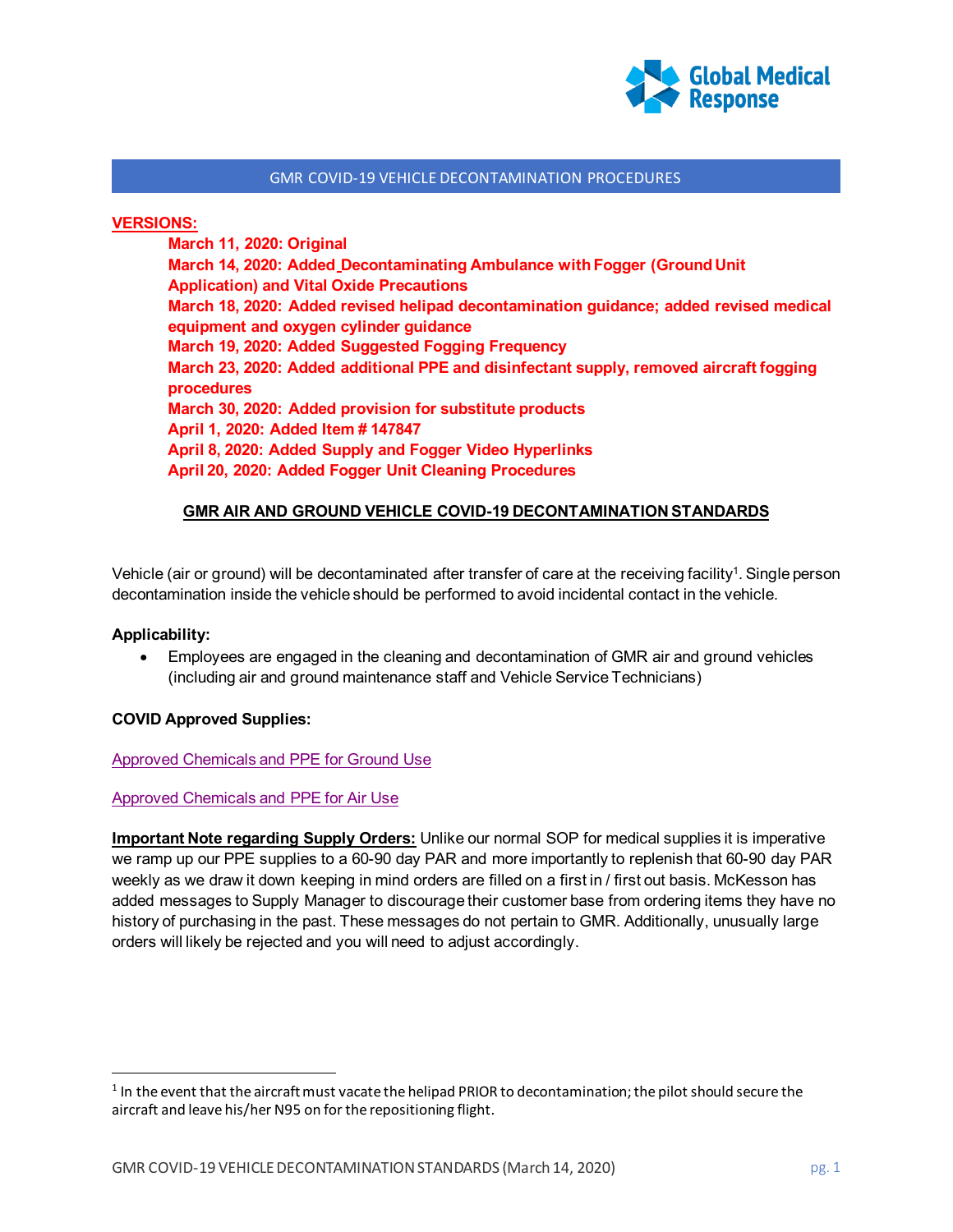

## **Decontamination Procedures:**

- 1. Vehicle doors should remain open for a minimum of 10 minutes prior to decontamination allowing sufficient air exchanges to remove airborne virus and throughout decontamination process to provide ventilation during use of decontaminants or bleach solution.
	- $\circ$  Note if ambulance doors require opening use clean gloves to touch door to avoid potentially contaminated door handles.
- 2. Properly don PPE<sup>2</sup>. Click to link to [Instructional](https://link.zixcentral.com/u/f7f3d8e0/wK-0-Wt36hGnBG0dh3soMg?u=https%3A%2F%2Fwww.youtube.com%2Fwatch%3Fv%3Dt1lxq2OUy-U) Video, [Printable](https://www.cdc.gov/hai/pdfs/ppe/PPE-Sequence.pdf) Poster
- 3. Lay impermeable decontamination sheet on the ground near the vehicle.
	- $\circ$  Ground ambulances lay decontamination sheet at the back of the ambulance and a postdecontamination sheet next to it (red biohazard bags/yellow infectious linen bags and extra gloves on each).
	- $\circ$  For aircraft, lay decontamination and post decontamination sheets at patient compartment door
- 4. Place potentially contaminated reusable equipment (monitors, portable oxygen cylinders, etc.) on the decontamination sheet.

**NOTE:** Portable, installed main oxygen cylinders and cylinders stored for cascade operations will be cleaned and disinfected in accordance with these guidelines PRIOR to vendor pick up. Empty Oxygen Storage areas will be placarded "Empty Decontaminated Oxygen Tanks Only".

o *Potentially contaminated equipment that requires manufacturer special cleaning instructions may be bagged for later cleaning.*

**NOTE:** External surfaces should be decontaminated PRIOR to shipping and no disposable probes, circuits, tubing, etc. should be packaged with the equipment being returned.

- 5. Place linen in yellow infectious linen bags for proper cleaning later.
- 6. Remove any contaminated materials from reusable equipment and decontaminate by wiping down all surfaces and placing used rags/wipes in red biohazard bag (leave red bag on decontamination sheet close to accessible edge).
- 7. Place decontaminated equipment on post-decontamination sheet for drying.
- 8. Absorb/wipe any liquid or solid spills.
- 9. Clean and decontaminate all potentially contaminated surfaces inside ambulance patient treatment area and pilot/driver/passenger compartment. Special attention should be given to high contact areas such as control panels, floors, walls, cabinet facings, seats, cot, mounts, door handles as well as main oxygen cylinder with recommended decontaminant and dispose of in red biohazard bag.
- 10. Place red biohazard bag at edge of decontamination sheet.
- 11. Properly Doff PPE at edge of decontamination sheet while stepping off the sheet. (leave doffed PPE on sheet).

<sup>2</sup> https:[//www.globalmedicalresponse.com/getattachment/Resources/Emerging-Infectious-Diseases/Caregiver-](http://www.globalmedicalresponse.com/getattachment/Resources/Emerging-Infectious-Diseases/Caregiver-)Information/GMR-COVID19-Guidelines-for-Preparation-and-Response-(3-4-20).pdf?lang=en-US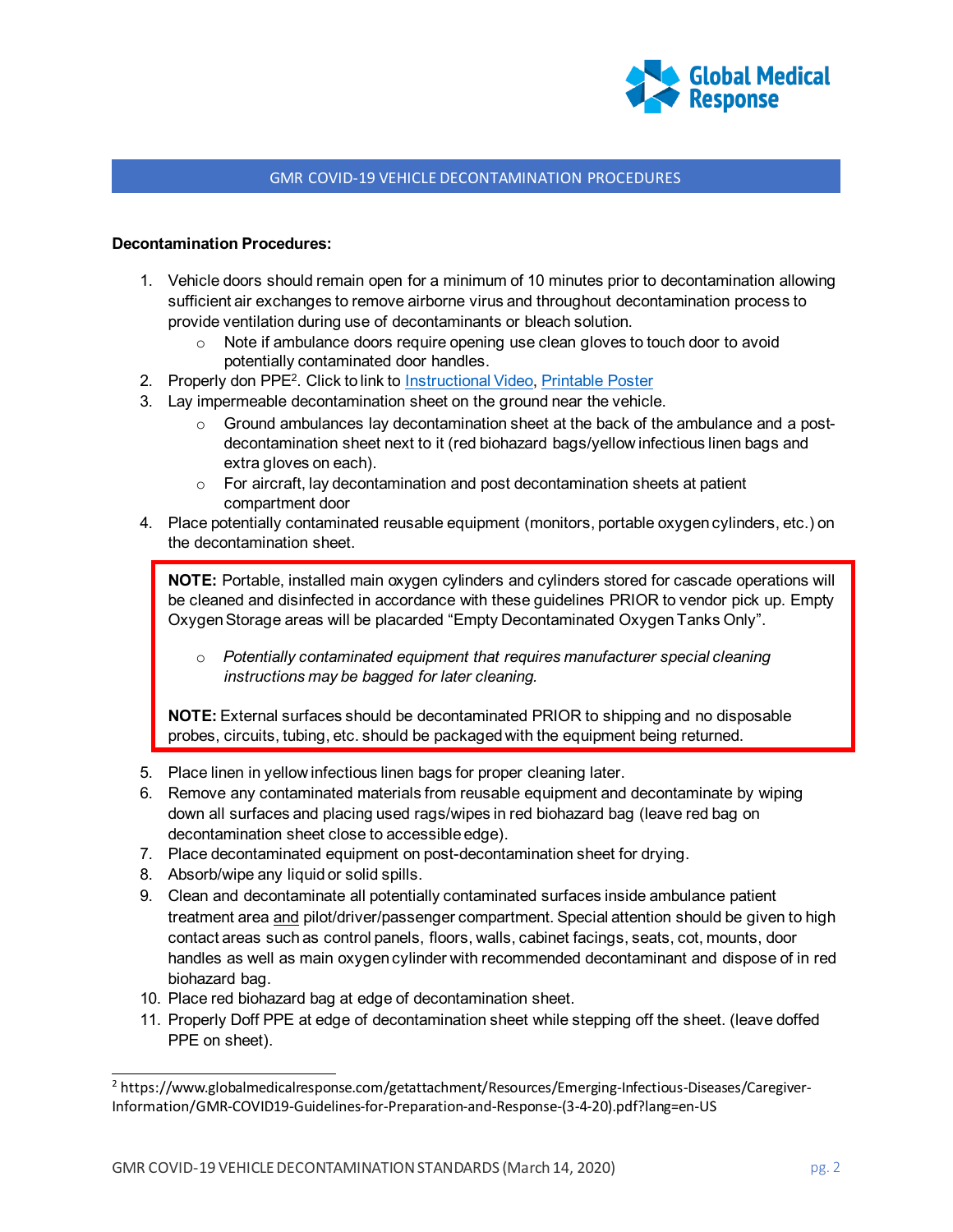

- 12. Use alcohol-based hand sanitizer.
- 13. Don clean pair of gloves from post decontamination sheet.
- 14. Place used red biohazard bags in new ones from the post-decontamination sheet.
- 15. Fold up the decontamination sheet with PPE inside by touching the clean underside of the sheet and place in red biohazard bag.
- 16. Doff and dispose of gloves in red biohazard bag.
- 17. After surfaces dry, place equipment back in vehicle.
- 18. Dispose of post-decontamination sheet by folding up the same as the decontamination sheet.
- 19. Wash hands thoroughly or use Alcohol based hand sanitizer
- 20. Dispose of used red biohazard bags according to local procedures for regular medical waste.
- 21. It may be possible that a person can get COVID-19 by touching a surface or object that has the virus on it and then touching their own mouth, nose, or possibly their eyes, but this is not thought to be the main way the virus spreads (air and ground maintenance staff and Vehicle Service Technicians should utilize the protective equipment and procedures discussed in this document).

## **Decontaminating Ambulance with Fogger (Ground Vehicle Application)**

To disinfect ambulance patient care compartment by fogging using the Concrobium Fogging Unit with Vital Oxide Solution.

Vital Oxide comes ready to use as a full-strength disinfectant for non-porous surfaces. Full strength should be used in environments with highly infectious diseases in high touch point areas.

Vital Oxide removes blood and other organic matter commonly found in patient care industry. Vital Oxide may be used to pre-clean or decontaminate critical or semi-critical medical devices prior to sterilization of high-level disinfection. Blood and other body fluids must be thoroughly cleaned from surfaces and objects prior application of this product.

**CAUTION:** If bleach solution is used in decontamination area PRIOR to fogging with Vital Oxide wipe areas with water or allow bleach to dry for 30 minutes before using Vital Oxide to prevent chemical overlap.

## **CAUTION:** Do not leave fogger unattended while operating.

#### Fogging [Instructional](https://global-medical-response.wistia.com/medias/myzy4hl82b) Video

- 1. When no fogger and/or Vital Oxide solution is available standard decontamination process provide more than adequate protections and should be applied.
- 2. Prior to utilizing the fogger, prepare ambulance in accordance with the decontamination procedures listed above.
- 3. Remove Fogger power head from tank and add 5-7oz. Vital Oxide solution to fogger tanks and fasten clamps to secure power head.
- 4. Install intake air filter to protect motor from intake of product moisture. Intake filter installs over louvers of rear housing of fogger. Attach the two adhesive backed hook fasteners to 10 o'clock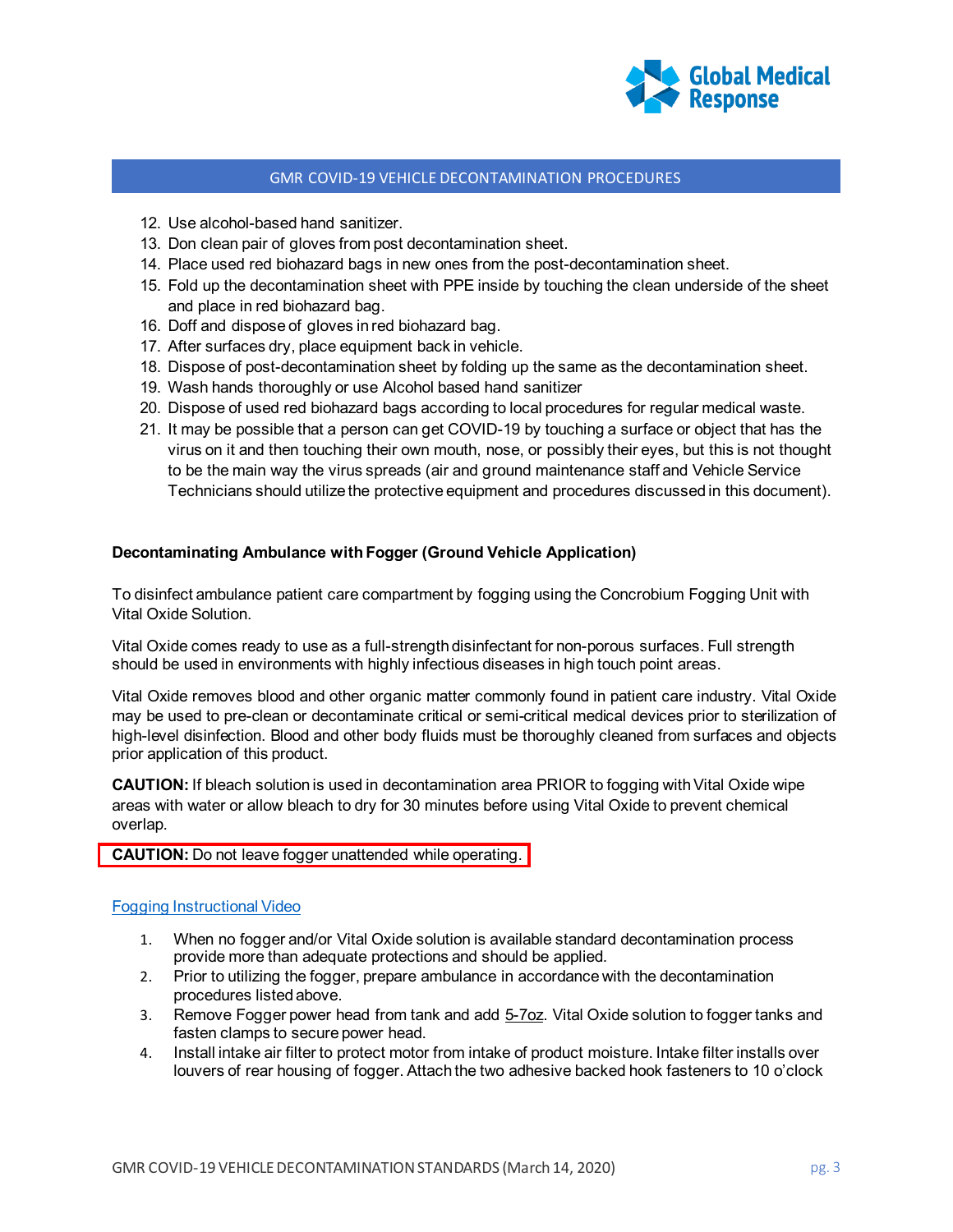

and 2 o'clock positions, anchor bottom of filter and stretch elastic over housing. **NOTE:** Filters can be cleaned and reused as they become soiled.

- 5. Plug extension cord into fogger unit leaving unplugged at power source.
- 6. Remove any contents that can become damaged if wetted.
- 7. Adjust liquid flow rate knob at side of fogger head to Low.
- 8. Open doors of ambulance and place fogger at one end of patient compartment area with nozzle pointing towards patient compartment area.
- 9. Place fogger on stable platform, approximately two feet above ambulance floor, to better center fogger nozzle vertically in the compartment space.
- 10. Do not direct spray nozzle at surfaces to avoid over application and interference with fogging.
- 11. Close ambulance doors being careful not to damage power cord.
- 12. Plug extension cord into power source allowing fogger to operate for recommended timeframe, *see Table 1 for Approximate Fogger operating times.* **NOTE**: Due to various factors; ambulances dimensions, environmental temperature, humidity, altitude etc., fogging times *will* vary and should adjusted slightly to coat inside of unit to thoroughly coat surfaces without creating run-off or pooling. If run-off or pooling occur, decrease fogging time.
- 13. After recommend fogger operating timeframe has been met, unplug the extension cord at power source.
- 14. Leave doors closed allowing fog to penetrate and dissipate for 15-20 minutes.
- 15. After fog has dissipated for the required time, open all ambulance doors to ventilate area and allow air exchange. Product may require additional dry time.
- 16. Run-off and pooling are a sign of over-application and can be wiped up with rags/towels.
- 17. To prevent oxidation of tank and fogger components between uses:
	- a. Remove tank and funnel remaining Vital Oxide back into original container.
	- b. Fill tank with water, attach fogging unit and agitate to rinse internal tank and lid.
	- c. Run fogger on high setting for 1-minute to rinse lines with water.
	- d. Remove fogging unit from tank and run on high for 1-minute to clear lines.
	- e. Wipe down internal tank and lid with rag.
- 18. Use a surgical or dust mask (not N-95 or greater) to avoid mucosal irritation if exposed to atomized solution.
- 19. Suggested frequency-The suggested fogging frequency is once per shift for vehicles that have transported known or suspected COVID 19 patients. Fogging between patients transports is not warranted. Suggested frequency is based upon availability of material and supply and standard decontamination procedures remain our primary means of ensuring that vehicles are cleaned and disinfected.